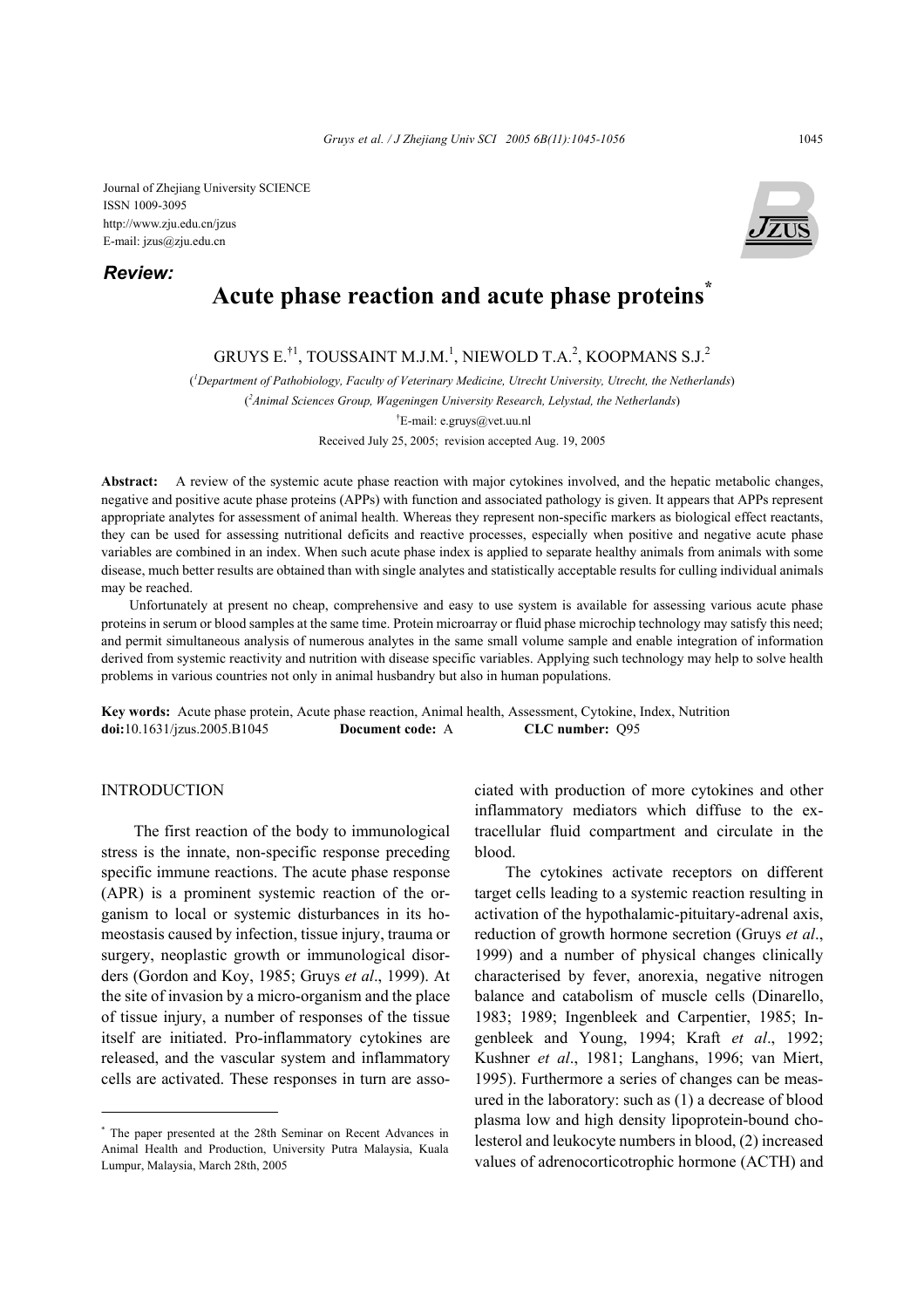glucocorticoids, (3) activation of the complement system and blood coagulation system, (4) decreased serum levels of calcium, zinc, iron, vitamin A and of  $\alpha$ -tocopherol, and (5) a change in concentration of several plasma proteins, the acute phase proteins (APPs) (Dinarello, 1983; 1989; Gruys *et al*., 1994) largely due to a changed hepatic metabolism. When the receptor triggering has repeated pulses, the acute phase response can become chronic.

Within a few hours after infection the pattern of protein synthesis by the liver is drastically altered resulting in an increase of some blood proteins, the positive APPs (Blackburn, 1994; Dinarello, 1983; 1989; Gruys *et al*., 1994; Ingenbleek and Young, 1994; Kushner *et al*., 1981). Hepatic mRNA upregulation of those APPs is associated with a decrease in synthesis of normal blood proteins, like transthyretin (TTR, formerly called prealbumin), retinol binding protein (RBP), cortisol binding globulin, transferrin and albumin, which represent the negative APPs. The positive APPs are mainly the proteins, C-reactive protein (CRP), serum amyloid A (SAA) and haptoglobin (Hp) which are released by the hepatocytes after cytokine stimulation (Heinrich *et al*., 1990; 1998).

During starvation, there is no full positive response, and a general depression of hepatic protein synthesis occurs. Malnutrition and the anorectic effects of pro-inflammatory cytokines in the brain result in a negatively changed hepatic synthesis. The major three of these cytokines (tumor necrosis factor alpha [TNF- $\alpha$ ], interleukin-1 [IL-1], and interleukin-6 [IL-6]) have a profound behavioral, neuroendocrine, and metabolic effect (Johnson, 1997; Johnson and Borell, 1994; Johnson *et al*., 1993a; 1993b). Moreover, there is evidence that cytokines and their cognate receptors are present in the neuroendocrine system and brain. In laboratory animal species, IL-1, IL-6, and TNF- $\alpha$  have been found to modulate intermediary metabolism of carbohydrate, fat, and protein substrates, regulate hypothalamic-pituitary outflow, and act in the brain to reduce food intake (Johnson, 1997; Johnson *et al*., 1993a). In addition, induction of the acute phase response and production of pro-inflammatory cytokines may directly affect the process of bone growth (Stephensen, 1999).

Infection burdens often are associated with growth failure. The high prevalence of infections among children living in poor areas of developing countries impairs linear growth in these populations (Stephensen, 1999). Acute, invasive infections which provoke systemic response such as dysentery and those causing pneumonia, and chronic infections which affect the host over a sustained period (e.g., enteric helminth infections), have substantial effect on linear growth. This occurs because the infections may decrease food intake, impair nutrient absorption, cause direct nutrient losses, increase metabolic requirements and catabolic loss of nutrients and may impair transport of nutrients to target tissues.

The acute phase response with its changes in blood plasma composition is thought to be beneficial to the organism by preventing microbial growth and helping to restore homeostasis. Some APPs opsonize microorganisms and activate complement, others scavenge cellular remnants and free radicals, or neutralize proteolytic enzymes.

In this paper the general acute phase changes after interaction of a pathogenic agent with the host are described. The cytokines involved, the hepatocellular reaction, and resulting changes of blood proteins by negative and positive APPs are outlined. Furthermore, the use of APPs as diagnostic tool for assessing health in animals/human patients is discussed.

# ACUTE PHASE REACTION

# **The systemic acute phase reaction**

Local inflammation is the major reaction of the body upon tissue injury caused by infection. Infection, however, may occur without inflammation e.g., in immune-compromised individuals. Inflammation may also develop due to non-infectious causes. Any tissue damage during these processes leads to release of pro-inflammatory cytokines (van Miert, 1995). These cytokines, nitric oxide and glucocorticoids trigger and modulate the systemic acute phase reaction and the hepatic acute phase protein response (Gruys *et al*., 1994; Heinrich *et al*., 1990; 1998; van Miert, 1995). Protein-malnutrition and long-term starvation or anorexia, however, can reduce or abrogate a full positive acute phase protein reaction, while reducing the negative acute phase reactants by the starvation process itself. The same holds for hepatic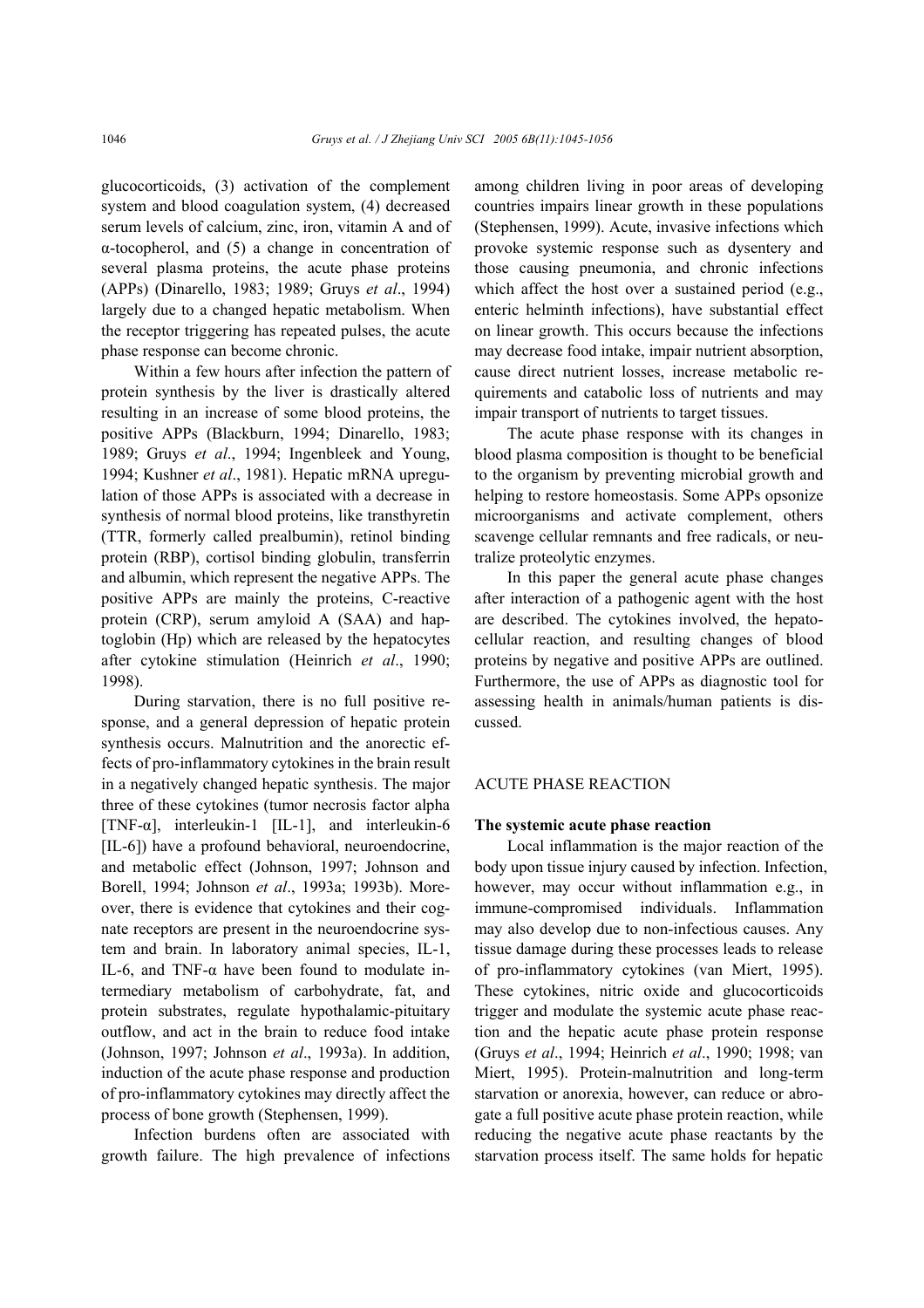impairment.

Bacterial infections usually lead to a strong systemic acute phase response (Alsemgeest, 1994; Alsemgeest *et al*., 1994), due to the strong reaction of the mononuclear-phagocytic system's cells. TNF-α and IL-1β are induced in response to endotoxin (Dinarello, 1983; Le and Vilcek, 1989; Monshouwer *et al*., 1996a; 1996b; Schindler *et al*., 1990; Werling *et al*., 1996). In viral infections, generally the APR is milder (Alsemgeest, 1994; Höfner *et al*., 1994; Kimura *et al*., 1995; Nakayama *et al*., 1993). The main cytokines then released by infected cells are primarily interferons (IFNs), especially IFNγ from mononuclear inflammatory cells, although TNF-α and IL-1β from tissue cells may be involved as well. When severe cellular destruction is present, a full APR can be observed (van Reeth *et al*., 1998).

### **Cytokines and the acute phase response**

At least 15 different low molecular weight peptide mediators are known to be secreted by activated leukocytes (interleukines) and other cells. They are collectively termed cytokines and are involved in triggering the acute phase response.

Three main groups of cytokines corresponding to effect pathways can be distinguished (van Miert, 1995): (1) cytokines that primarily act as positive or negative growth factors for a variety of cells (IL-2, IL-3, IL-4, IL-7, IL-10, IL-11, IL-12 and granulocyte-macrophage colony stimulating factor), (2) cytokines with pro-inflammatory properties (TNF- $α/β$ , IL-1α/β, IL-6, IFN-α/γ, IL-8, and macrophage inhibitory protein-1), and (3) factors with anti-inflammatory activity (IL-1 receptor antagonists, soluble IL-1 receptors, TNF- $\alpha$  binding protein and IL-1 binding protein).

The pro-inflammatory cytokines (those of the second group) are responsible for induction of the mentioned fever and muscle catabolism, and they activate white blood cell precursors in the bone marrow, growth of inflammatory tissue fibroblasts and macrophages (Dinarello, 1983; 1989; Heinrich *et al*., 1990; Sehgal *et al*., 1989; van Miert, 1995). They are responsible for a broad spectrum of synergistic or antagonistic effects that influence the specific immune response of the stressed organism against foreign antigens and invading microorganisms (Pinelli, 1996; van Miert, 1995). TNF-α, IL-1β and IFNγ are crucial for the induction of other cytokines (IL-6 and IL-8) and agents such as platelet activating factor, prostaglandins, leukotrienes and nitric oxide (van Miert, 1995).

In the hepatic APR, TNF- $\alpha$ , IL-1 and IL-6 play a key role (Heinrich *et al*., 1990; 1998; Ingenbleek and Young, 1994; Le and Vilcek, 1989; Sehgal *et al*., 1989). They activate hepatocytic receptors, and synthesis of varying APPs starts. IL-6 is the major mediator for the hepatocytic secretion of most of the APPs (Heinrich *et al*., 1998; Le and Vilcek, 1989; Sehgal *et al*., 1989). Furthermore, TNF-α causes muscle catabolism that is also mediated by glucocorticoids, as well as glucagon-induced hyperglycemia and amino acid uptake by the liver. IL-1 stimulates an increase in whole body amino-acid flux, and activation of the pituitary-adrenal system. It has been shown that Kupffer cells play an intermediate role (Knolle *et al*., 1995). After stimulation by the pro-inflammatory cytokines the Kupffer cells form IL-6 and present it to the hepatocytes. IL-6 depresses mononuclear phagocytic production of IL-1 and TNF-α (Schindler *et al*., 1990) thus mitigating the whole cascade reaction. Down-regulation of the hepatocytic APR is achieved by rapid hepatic removal of circulating cytokines (Heinrich *et al*., 1998), release of IL-10 by the Kupffer cells which results in suppression of the local IL-6 production (Knolle *et al*., 1995) and by gene suppression pathways coactivated on receptor binding (Heinrich *et al*., 1990; 1998). Receptors for the proinflammatory cytokines may induce a janus-kinase effect resulting in activation of the APP formation pathway as well as several receptor inhibiting pathways (Heinrich *et al*., 1998). Moreover, parts of the hepatic APR are suppressed by IL-1 and IL-4 (Loyer *et al*., 1993) and some acute phase proteins can modulate monocyte cytokine production (Pue *et al*., 1996).

The glucocorticosteroids have a double function: (1) glucocorticosteroid dependent (Heinrich *et al*., 1990) hepatic stimulation of hepatocytes by IL-6; (2) the steroids down-regulate cytokine production by monocytes and macrophages (Baybutt and Holsboer, 1990). The APR observed is the resultant of all these complex interactions. It is important to realise that the APP-response-inducing cytokines represent small molecules with very short half-life. Therefore, cytokines are not very useful for most general diagnostic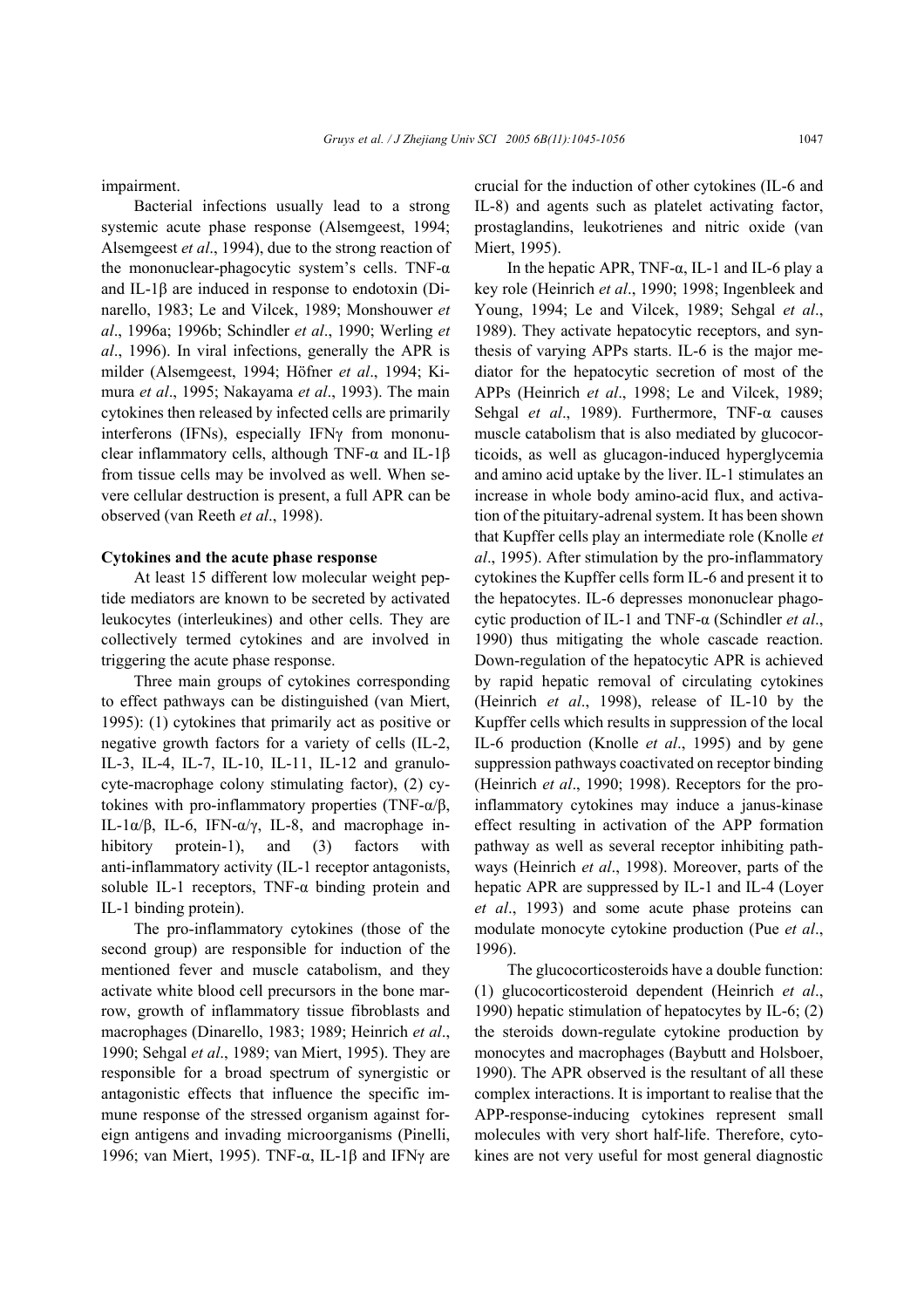purposes, in contrast to the APPs (Blackburn, 1994; Gruys *et al*., 1994; 1999).

#### **Other effects during the acute phase response**

Other effects of pro-inflammatory cytokines on the liver are suppression of the cytochrome P-450 enzyme system (Monshouwer *et al*., 1995a; 1995b; 1996a; 1996b; Morgan, 1997; Morgan *et al*., 1994) and induction of heat shock proteins (Jacquier-Sarlin *et al*., 1994) and of metallothionein synthesis (Disilvestro and Carlson, 1992; Dowton and Colten, 1988; Hallquist and Klasing, 1994). The first has large impact on the metabolism and toxicity of various chemical compounds and drugs (Alcorn *et al*., 1992; Disilvestro and Carlson, 1992; Langhans, 1996; Monshouwer *et al*., 1996b; Morgan, 1997). Heat shock proteins, or stress proteins, are beneficial compounds chaperoning damaged cellular molecules. The metallothionein synthesis induced increases the hepatic resistance against metal toxicity and may enhance intracellular metal ion binding capacity. Together with decreased hepatocytic secretion of albumin (transporting zinc) and of transferrin and lactoferrin, this causes decreased serum zinc and iron values. The latter is regarded as beneficial for the infected organism, since iron is essential for microbial growth. As less beneficial blood reaction during the acute phase response associated with infection, calcium values decrease as well (Gruys *et al*., 1994).

Sickness behavior with decreased appetite or anorexia is mediated by the pro-inflammatory cytokines. The cytokines induce formation of prostaglandins and the prostaglandin-dependent induction of fever (Johnson, 1997; Johnson and Borell, 1994; Johnson *et al*., 1993a; 1993b; van Miert, 1995). Furthermore, the immunological stress induces adrenal gland medullary hormone release with catecholamines causing re-distribution of the blood flow to brain and muscles instead of to the splanchnic system. Intestinal villus atrophy and reduced enteric absorption may develop and result in diarrhoea (Kraft *et al*., 1992; Nabuurs, 1995). The changed metabolism results in negative energy balance and growth retardation is ameliorated.

During the acute phase response, plasma viscosity increases as a result of the total changes in total blood protein concentration, among which is an increase of fibrinogen which influences the erythrocyte sedimentation rate (ESR) (Majno and Joris, 1996) used in many western hospitals as non-specific marker for disease activity (Magnus *et al*., 1994). Because fibrinogen is a slow reacting positive acute phase reactant with a possible delay of some days after infection, the ESR increases and then reflects the activity of the acute phase response. The ESR was found to be useful for monitoring pigs with abscesses (Odink *et al*., 1990). In cows fibrinogen and the ESR are not reliable indicators of activity of the acute phase response.

# ACUTE PHASE PROTEINS

#### **Negative acute phase proteins**

In addition to the decrease of serum zinc, iron and albumin, a decrease of transferrin, cortisol-binding globulin, transthyretin (TTR) and retinol-binding protein (retinol=vitamin A) have been described (Ingenbleek and Young, 1994). Their decrease indicates a temporarily increased availability of free hormones bound to these proteins. The negative acute phase proteins are therefore described by some authors as 'acute booster reactants' (Ingenbleek and Young, 1994).

In malnutrition and chronic infections the response of positive acute phase variables may be less evident (Morlese *et al*., 1998; Stephensen, 1999). Changes in blood protein profiles partly depend on starvation and muscle catabolism (Reeds *et al*., 1994). In chronic infestation and inflammatory states of children and during pregnancy in developing countries in addition to malnutrition, vitamin A deficiency is worsened (Stephensen, 2001; Stephensen and Gildengorin, 2000). The latter has a well-known negative feedback effect on immunity (Baeten *et al*., 2004; El Beitune *et al*., 2003; Stephensen, 2001; West, 2004).

### **Positive acute phase proteins**

Although species-differences exist for separate proteins and especially are known between mammals and birds (Table 1), the positive APPs of man and domestic animals (Dowton and Colten, 1988; Kushner *et al*., 1981; Lannergard *et al*., 2003; McGuire *et al*., 1996) can generally be listed in three major groups: (1) with an increase of about 50%: ceruloplasmin and complement factor-3 (C3), (2)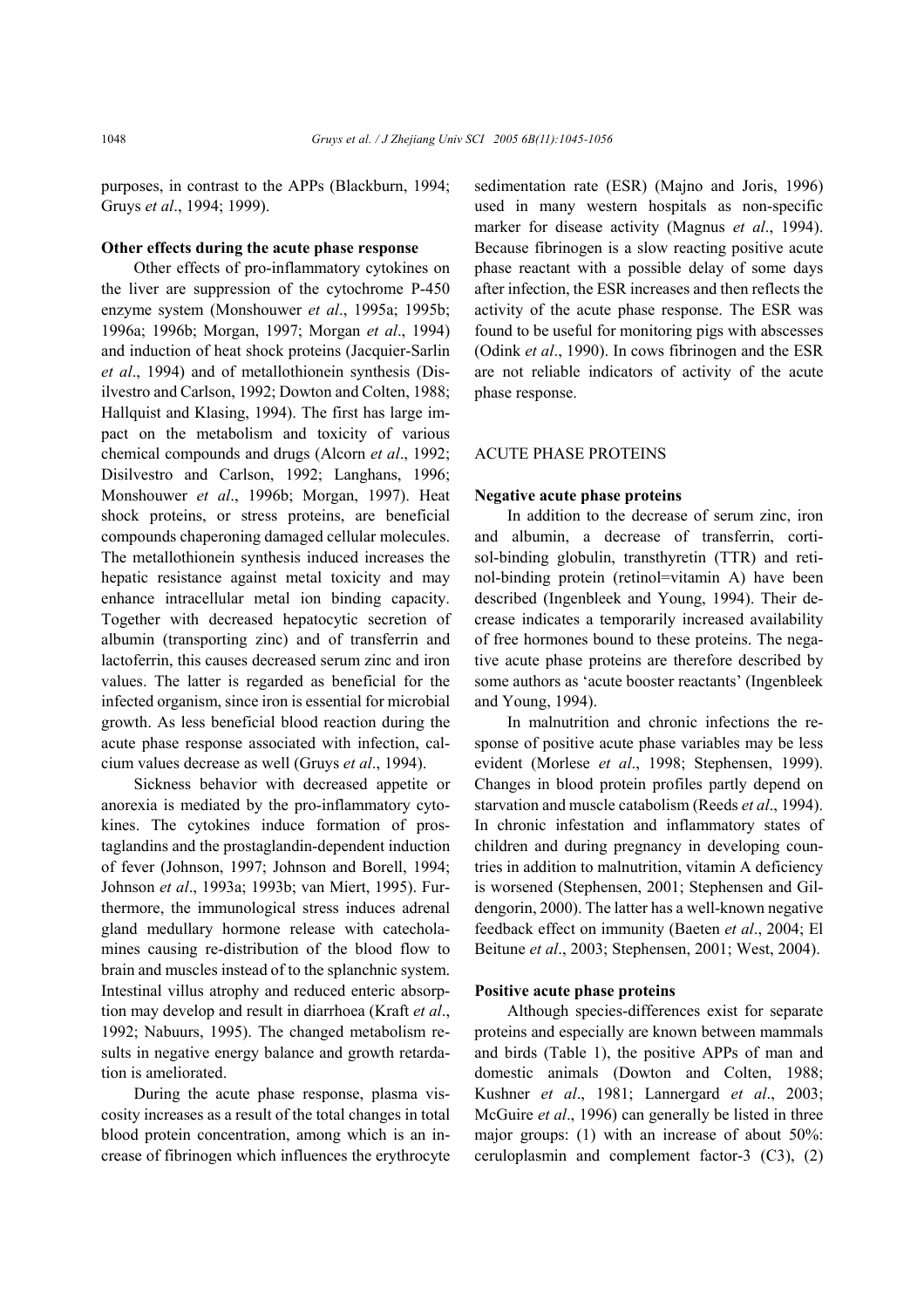with an increase of two-three fold: haptoglobin, fibrinogen,  $\alpha$ -globulins with antiprotease-activity and lipopolysaccharide binding protein, and (3) with a rapid increase of up to 5-fold to 1000-fold: CRP and SAA. For the pig, a kallikrein-related 'major acute phase protein' (pigMAP) has to be added to this latter group (Alava *et al*., 1997).

**Table 1 Major positive and negative acute phase reactants in mammals and birds\***

| Mammals                              | <b>Birds</b>                              |
|--------------------------------------|-------------------------------------------|
| Positive reactants                   |                                           |
| TNF- $\alpha$ , IL-1, IL-6, cortisol | TNF- $\alpha$ , IL-1, IL-6, cortisol      |
| SAA, CRP, Hp, AGP, etc.              | SAA, CRP, hemopexin,<br>AGP, etc.         |
| Fibrinogen, Ceruloplasmin            | Fibrinogen, Transferrin,<br>Ceruloplasmin |
| Сu                                   | Cu. Ca                                    |
| Negative reactants                   |                                           |
| TTR, RBP                             | Hp                                        |
| Albumin, Transferrin                 | Albumin                                   |
| Fe, Zn, Ca                           | Unbound serum iron, Zn                    |

TNF: Tumour necrosis factor; IL: Interleukin; SAA: Serum amyloid A; CRP: C-reactive protein; Hp: Haptoglobin; AGP: α1-acid glycoprotein; Cu: Copper; Ca: Calcium; TTR: Transthyretin; RBP: Retinol binding protein; Fe: Iron; Zn: Zinc

\* Major positive and negative acute phase reactants in mammals (Gruys *et al*., 1994; 1999) and birds after lipopolysaccharide (LPS), turpentine and croton oil studies in domestic fowl (Patterson and Mora, 1964; 1965; Hallquist and Klasing, 1994; Tohjo *et al*., 1995; 1996; Takahashi *et al.*, 1997; Nakamura *et al*., 1998; Chamanza *et al*., 1999a; 1999b; Adler *et al*., 2001; Xie *et al*., 2002; Upragarin, 2005) and LPS and haemorrhagic enteritis virus investigations in turkey (Mazur-Gonkowska *et al*., 2004). For avian cytokines the reader is referred to (Lynagh *et al*., 2000; Sijben *et al*., 2003; Leshchinsky and Klasing, 2003; Abdalla *et al*., 2004; Kaiser *et al*., 2004; 2005)

Some of the APPs are fetal proteins normally not found in large quantities in sera of adult subjects, e.g., α-macrofoetoprotein in the rat (van Gool *et al*., 1984) and  $\alpha$ 1-acid glycoprotein (AGP) in most animal species.

Positive acute phase proteins are formed during the acute phase response associated with anorexia and changed metabolism. This indicates that rather than the role of protein absorption in the digestive tract, muscle protein functions as major storage for the amino acids required for APP synthesis. Since the amino acid composition of the APPs differs from that of muscle protein, the demands for phenylalanine, tryptophan and tyrosine together necessitate the mobilization of an amount of muscle protein that is considerably in exceeding (thrice) the quantity of the

APP synthesized (Reeds *et al*., 1994). To minimalize muscular catabolism, for hospitalized acute phase patients protein diets have been recommended (Alexander *et al*., 1980) which are now beginning to be given to pigs and chickens as well.

It is important to realise that physiologically, APPs may react at pregnancy (Eckersall *et al*., 1993) and parturition in the adult animal (Alsemgeest *et al*., 1993; Goff and Stabel, 1990; Koets *et al*., 1998; Sordillo *et al*., 1995; Uchida *et al*., 1993) like man (de Villiers *et al*., 1990). Distinct positive APPs from some species do not react in the same way in other species; serum amyloid P-component (SAP) is an APP in the mouse, but not in man, and CRP reacts as APP in several monogastric species, but not very well in small ruminants (Gruys *et al*., 1994). Transferrin, which is a negative APP of most mammalian species, reacts as positive APP in chicken (Hallquist and Klasing, 1994; Tohjo *et al*., 1995).

The plasma concentration of APP measured, is the resultant of production and catabolism. The APP of the above mentioned rapidly reacting group (C), SAA and CRP, become measurable within 4~5 h after a single inflammatory stimulus. The APP of the second group (B) like lipopolysaccharide-binding protein, show increases from about 8 h onward. After a single stimulus the levels of these proteins remain elevated for a minimum of 24 h and decrease after about 48 h. Permanent infusion of endotoxin in cows causes plasma SAA quantities to remain on a plateau (Werling *et al*., 1996). During permanent stimulation (chronic infection) positive acute phase protein levels remain elevated in comparison to normal values, and can be used for diagnostic purposes.

# **Function of positive acute phase proteins**

The function of most APPs has not been totally elucidated. The positive APPs are regarded as having general functions in opsonization and trapping of micro-organisms and their products, in activating complement, in binding cellular remnants like nuclear fractions, in neutralizing enzymes, scavenging free haemoglobin and radicals, and in modulating the host's immune response.

CRP (Pepys, 1981), a ring consisting of five 23000 Da units (pentraxin), is the first described acute phase protein (Tillett and Francis, 1930). It was discovered due to its binding to the C-polysaccharide of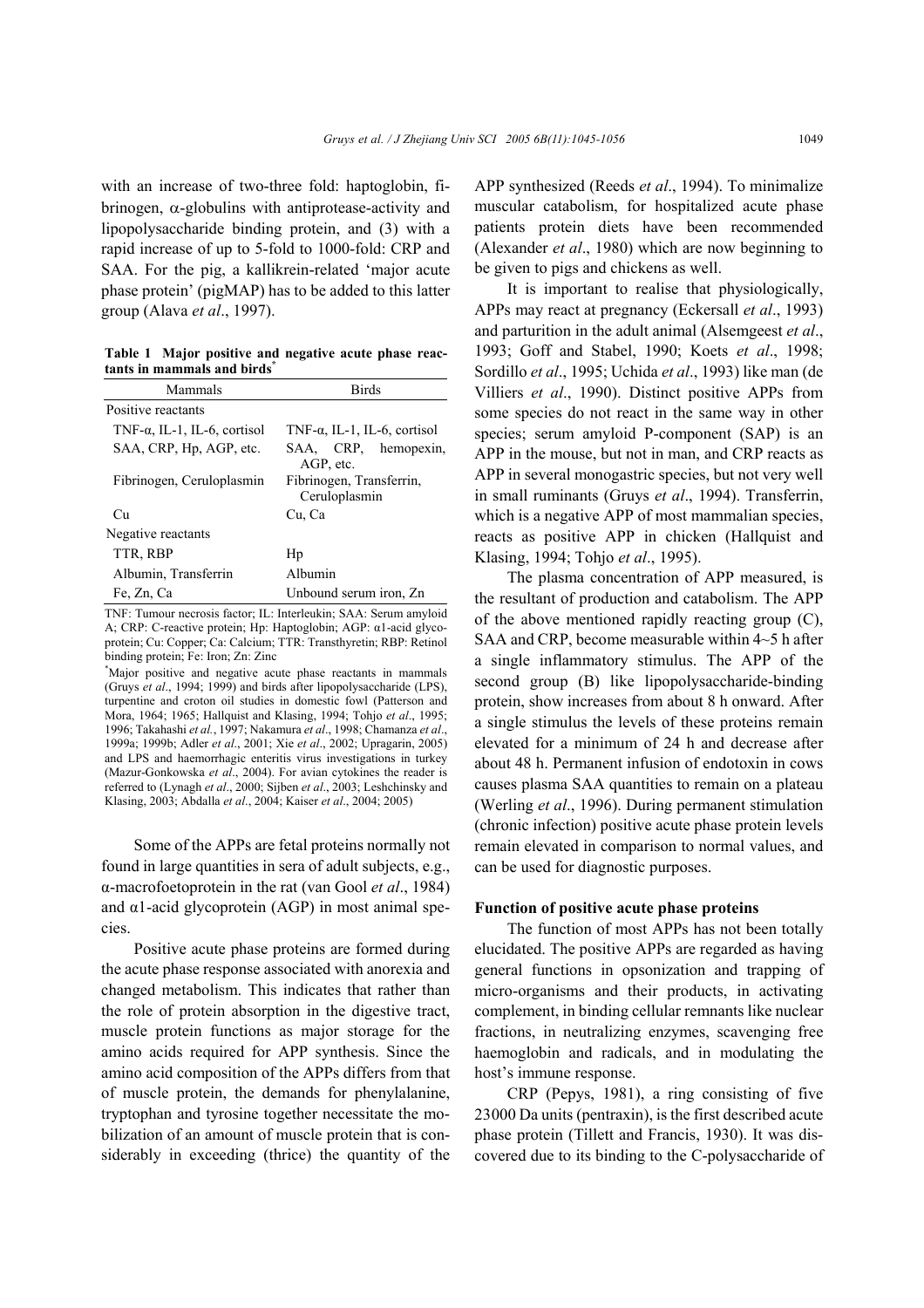pneumococci. It binds directly to several microorganisms, degenerating cells and cell remnants, and activates complement by the classical  $C_{1q}$  pathway, and acts as opsonin.

SAA (Gruys *et al*., 1994; Husby *et al*., 1994; Nakayama *et al*., 1993) is an apolipoprotein of high-density lipoprotein (apoSAA). As acute phase protein it is thought to influence high-density lipoprotein-cholesterol transport. In tissues it attracts inflammatory cells and inhibits the respiratory burst of leukocytes (Linke *et al*., 1991) and modulates the immune response (Gruys *et al*., 1994). It is described to bind lipopolysaccharide, comparable to lipopolysaccharide binding protein (LBP) (Schroedl *et al*., 2001). Several isotypes of SAA are found; types 1 and 2 represent positive APPs. In the bovine, also a negative protein cross-reacting with anti-SAA serum has been described (Yamamoto *et al*., 1998).

Besides the acute phase SAAs, constitutive variants are described (Husby *et al*., 1994). Human SAA4 is normally present in serum (Husby *et al*., 1994; Yamada *et al*., 1994). Rabbit SAA3 (Mitchell *et al*., 1993) is formed by synoviocytes, fibroblasts and macrophages, and is not a blood protein. The mammary gland is a well known source of a SAA3 variant (Eckersall *et al*., 2001; McDonald *et al*., 2001; Larson *et al*., 2005) occurring in colostrum and in mastitis milk, that should have beneficial functions for the gut mucosa of the offspring (Larson *et al*., 2003a; 2003b; Mack *et al*., 2003).

Haptoglobin (Hp) strongly binds haemoglobin, has anti-inflammatory capabilities and binds to CD11b/CD18 integrines (El Ghmati *et al*., 1996) representing major receptors on the cell membranes of leukocytes. Although representing a positive acute phase protein, its quantity may decrease on massive erythrolysis (Smith and Roberts, 1994), and when blood is haemolytic, determination by haemoglobin binding assays may give unreliable results.

Ceruloplasmin (Cp) (Cooper and Ward, 1979) contains copper, has histaminase- and ferroxidaseactivity, and scavenges  $Fe^{2+}$  and free radicals, while α2-macroglobulin (α2MG) binds proteolytic enzymes (Alsemgeest, 1994). The function of fibrinogen is clot-formation and C3 has complement function; α1-acid glycoprotein (α1AGP), formerly called orosomucoid (Cooper and Ward, 1979) and which has been found not to react as a major (group C) acute phase protein in most domestic animal species except the cat (Duthie *et al*., 1997), is reported to influence T-cell function and to bind steroids such as progesterone. The functions of  $\alpha$ 1-proteinase inhibitor which is also called  $\alpha$ 1-antitrypsin, a serine protease inhibitor or serpin, and  $\alpha$ 1-antichymotrypsin are inhibitors of leukocyte and lysosomal proteolytic enzymes (Cooper and Ward, 1979).

# **Acute phase proteins and pathology**

Some disease states are associated with, or are causally related to APPs. The pathogenic role of fibrin in thrombosis is well known. Similarly, CRP-mediated complement activation has a key role in some forms of tissue alteration such as cardiac infarction. Elevated serum values are known to be associated with increased risk of human atherosclerosis. Many studies had been conducted on the relationship between SAA and deposition of reactive (AA) amyloid (Gruys and Snel, 1994) in patients with chronic arthritis, tuberculosis or Familial Mediterranean Fever. AA-amyloid is the most frequently found type of amyloid in animal species like horse, cow, dog, cat, *anatidae* and domestic fowl (Gruys and Snel, 1994; Landman *et al.*, 1996). The causal relationship between the acute phase protein, SAA, and the extracellular deposition of amyloid fibrils has been proven (Husebekk *et al*., 1985; Tape *et al*., 1987). In some species (mouse, mink and horse) a special amyloidogenic SAA-isotype has been recognised  $(SAA<sub>2</sub>)$ . The mechanism of amyloid formation from the acute phase protein, however, has not totally been elucidated. Sustained high plasma levels of SAA, amyloid enhancing factor (Kisilevsky *et al*., 1994), impairment of SAA-degrading proteases (Yamada *et al*., 1996), apolipoprotein-E4 (Gruys *et al*., 1996), and many other factors such as proteoglycans (Magnus *et al*., 1994), have been implicated.

# ACUTE PHASE RESPONSE IN (ANIMAL) MEDICINE

CRP, SAA, Hp and some other APPs, have been described as useful for assessing health in human patients (Blackburn, 1994; Counotte *et al*., 2002; Ferard *et al*., 2002; Ingenbleek and Carpentier, 1985; Sipe, 1995) and in various domestic animals (Gruys *et*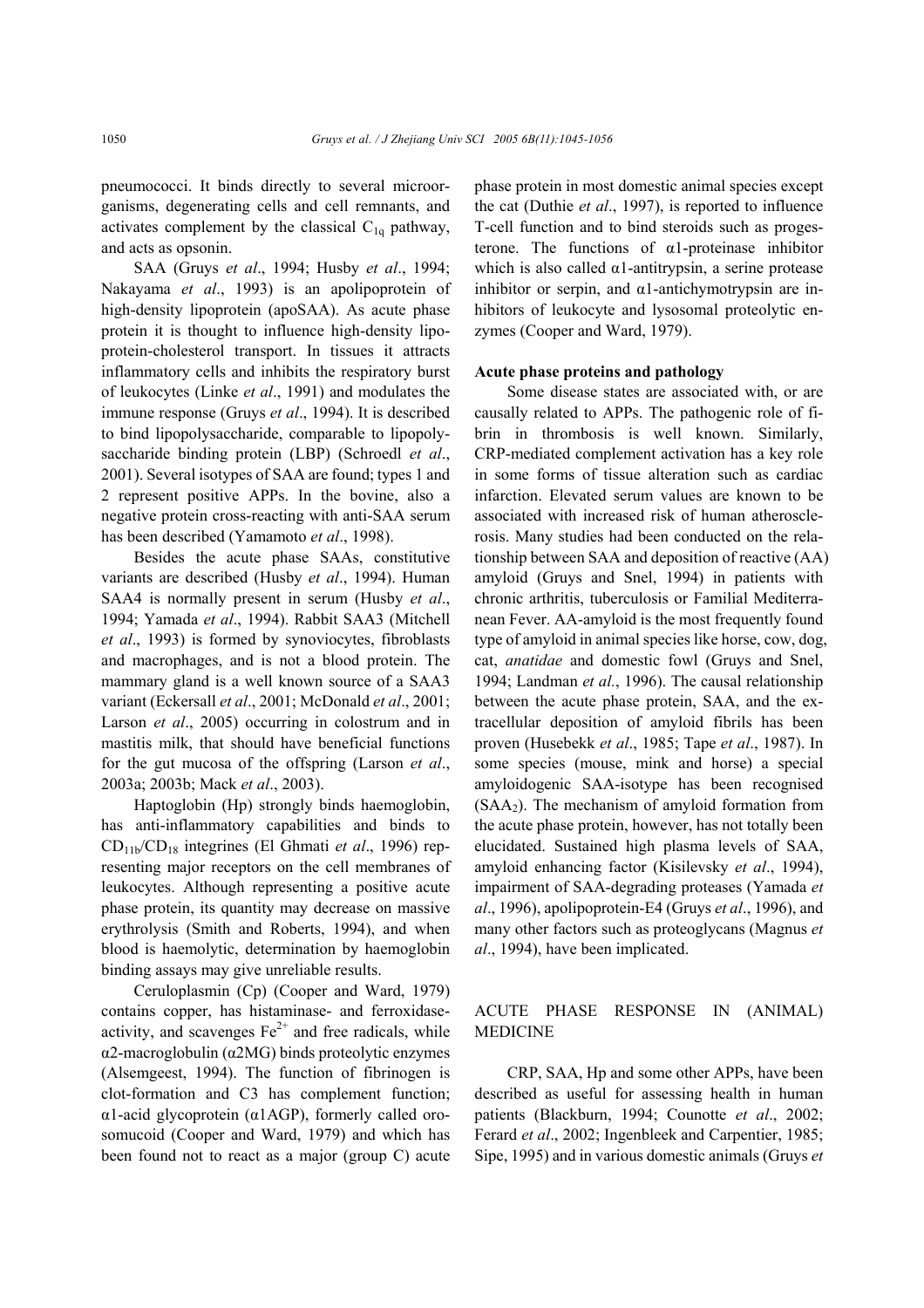*al*., 1994; Petersen *et al*., 2004; Pyorala, 2000; Toussaint, 2000; Toussaint *et al*., 1997; 2000a; 2000b) and wildlife animal species (Duffy *et al*., 1996; Funke *et al*., 1997). They are more sensitive than the above mentioned ESR, which is used in most western human hospitals. The significance of APPs as non-specific variables for monitoring inflammatory activity has been adopted in veterinary clinical chemistry. Cytokines and the acute phase reaction elicited have been published for ruminants, horse, pig and several other species (Gruys *et al*., 1994). APPs are used with conditions varying from cows with mastitis (Eckersall *et al*., 2001), to cattle with tropical theileriosis (Glass *et al*., 2003), and horses with influenza (Hulten *et al*., 1999).

When APPs are used to assess unhealthy animals versus healthy ones, values of single reactants are often not sensitive enough to detect a special subject in a population of livestock. However, the acute phase signal/starvation situation obtained for an individual animal can be enhanced when the values of positive APPs (rapid and slow) are combined with those of rapid and slow negative APPs in an index (acute phase index (API) (Toussaint *et al*., 1995) or nutritional and acute phase indicator, NAPI) (Gruys, 2002). NAPI=(value of a rapid positive APP $\times$ value of a slow positive APP)/(value of rapid negative APP×value of a slow negative APP).

The index has been used as prognostic inflammatory and nutritional index (PINI) for human patients (Bonnefoy *et al*., 1998; Ingenbleek and Bernstein, 1999a; 1999b) and as acute phase index (API) for cattle (Toussaint *et al*., 1995). Such index enhances sensitivity and specificity remarkably in comparison to single APPs in the detection of unhealthy subjects among populations of normal animals, as was shown for cattle and finishing pigs at slaughter (Toussaint *et al*., 1995; 2000a; 2000b) and was favoured by findings in experimental pigs with *Streptococcus suis* infection (Toussaint *et al*., 2000b). In human patients a simple quotient of the values of CRP/TTR already proved its usefulness in monitoring bone fracture patients (Ferard *et al*., 2002).

### **CONCLUSION**

The acute phase reaction can be used for as-

sessment of general health, including starvation and growth. Pro-inflammatory cytokines and blood proteins of hepatic origin are potential variables for monitoring the changes induced. APPs are more useful for monitoring health than the cytokines, because the latter are cleared from the circulation within a few hours, whereas APP levels after a single stimulus remain unchanged for 48 h or longer.

Determination of APPs can help in monitoring health of individual subjects especially when several acute phase variables are combined in an index. Well-chosen combinations of variables (which may differ for various species) result in a nutritional and acute phase indicator (NAPI). The acute phase reaction offers a biological effect mechanism appropriate to include in future systems for assessing health in animals and human patients.

#### **References**

- Abdalla, S.A., Hiriuchi, H., Furusawa, S., Matsuda, H., 2004. Molecular cloning and characterization of chicken tumor necrosis factor (TNF)-superfamily ligands, CD30L and TNF-related apoptosis inducing ligand (TRAIL). *J. Vet. Med. Sci.*, **66**:643-650.
- Adler, K.L., Peng, P.H., Peng, R.K., Klasing, K.C., 2001. The kinetics of hemopexin and  $\alpha$ 1-acid glycoprotein levels induced by injection of inflammatory agents in chickens. *Avian. Dis.*, **45**:289-296.
- Alava, M.A., Gonzalez-Ramon, N., Heegaard, P., Guzylack, S., Toussaint, M.J.M., Lipperheide, C., Madec, F., Gruys, E., Eckersall, P.D., Lampreave, F., *et al*., 1997. Pig-MAP, porcine acute phase proteins and standardisation of assays in Europe. *Comp. Haematol. Internat.*, **7**:208-213.
- Alcorn, J.M., Fierer, J., Chojkier, M., 1992. The acute phase response protects mice from D-galactosamine sensitization to endotoxin and tumor necrosis factor-α. *Hepatology*, **15**:122-129.
- Alexander, J.W., MacMillan, B.G., Stinnnett, J.D., Ogle, C., Bozian, R.C., Fischer, J.E., Oakes, J.B., Morris, M.J., Krummel, R., 1980. Beneficial effects of aggressive protein feeding in severely burned children. *Ann. Surg.*, **192**:505-517.
- Alsemgeest, S.P.M., 1994. Blood Concentrations of Acute-Phase Proteins in Cattle as Markers for Disease. PhD Thesis, Utrecht University, Utrecht, the Netherlands, ISBN: 90-3-0573-0.
- Alsemgeest, S.P.M., Taverne, M.A.M., Boosman, R., van der Weyden, G.C., Gruys, E., 1993. Peripartum acute-phase protein serum amyloid-A concentration, in plasma of cows and fetuses. *Am. J. Vet. Res.*, **54**:164-167.
- Alsemgeest, S.P.M., Kalsbeek, H.C., Wensing, T., Koeman, J.P., van Ederen, A.M., Gruys, E., 1994. Concentrations of serum amyloid-A (SAA) and haptoglobin (Hp) as pa-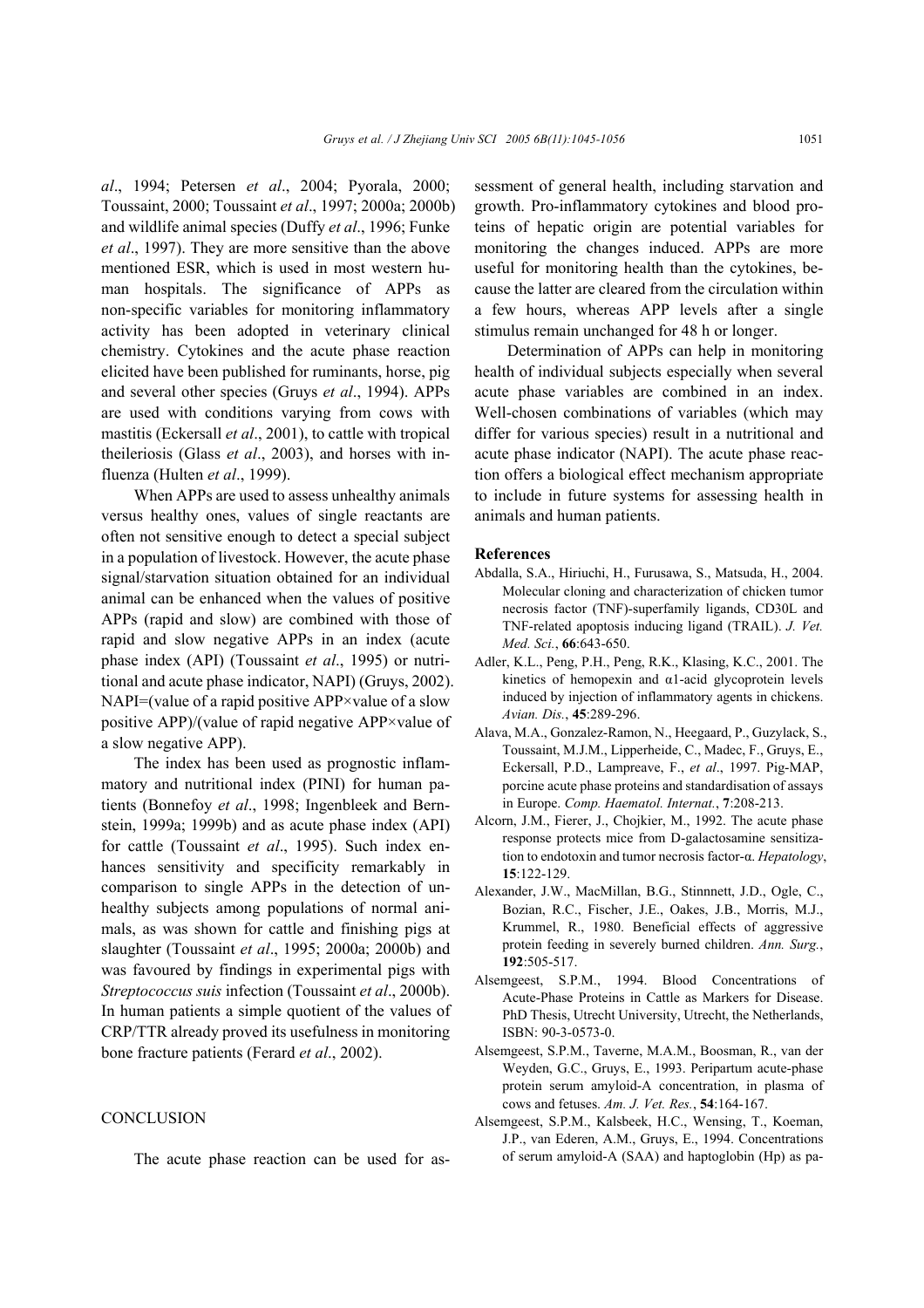rameters of inflammatory diseases in cattle. *Vet. Quart.*, **16**:21-23.

- Baeten, J.M., Richardson, B.A., Bankson, D.D., Wener, M.H., Kreiss, J.K., Lavreys, L., Mandaliya, K., Bwayo, J.J., McClelland, R.S., 2004. Use of serum retinol-binding protein for prediction of vitamin A deficiency: effects of HIV-1 infection, protein malnutrition, and the acute phase response. *Am. J. Clin. Nutr.*, **79**:218-225.
- Baybutt, H.N., Holsboer, F., 1990. Inhibition of macrophage differentiation and function by cortisol. *Endocrinology*, **127**:476-480.
- Blackburn, W.D., 1994. Validity of acute phase proteins as markers of disease activity. *J. Rheumatol.*, **21**(Suppl 42): 9-13.
- Bonnefoy, M., Ayzac, L., Ingenbleek, Y., Kostka, T., Boisson, R.C., Bienvenu, J., 1998. Usefulness of the prognostic inflammatory and nutritional index (PINI) in hospitalized elderly patients. *Int. J. Vitam. Nutr. Res.*, **68**:189-195.
- Chamanza, R., Toussaint, M.J.M., van Ederen, A.M., van Veen, L., Hulskamp-Koch, C., Fabri, T.H., 1999a. Serum amyloid A and transferrin in chicken. A preliminary investigation of using acute-phase variables to assess diseases in chickens. *Vet. Quart.*, **21**:158-162.
- Chamanza, R., van Veen, L., Tivapasi, M.T., Toussaint, M.J.M., 1999b. Acute phase proteins in the domestic fowl. *World's Poult. Sci.*, **55**:61-71.
- Cooper, E.H., Ward, A.H., 1979. Acute phase reactant proteins as aids to monitoring disease. *Invest. Cell Pathol.*, **2**:293-301.
- Counotte, G.H.M., Toussaint, M.J.M., van Ederen, A.M., Gruys, E., 2002. Food Safety and Acute Phase Response. Proceedings of the Third European Coloquium on Acute Phase Proteins. Department of Veterinary Pathology, Kaap Doorn, ISBN: 90-9015940-1.
- de Villiers, W.J., Louw, J.P., Strachan, A.F., Etsebeth, S.M., Shephard, E.G.F.C., de Beer, F.C., 1990. C-reactive protein and serum amyloid A protein in pregnancy and labour. *Brit. J. Obst. Gynaecol.*, **97**:725-730.
- Dinarello, C.A., 1983. Pathogenesis of fever during hemodialysis. *Contr. Nephrol.*, **36**:90-99.
- Dinarello, C.A., 1989. Interleukin-1 and its biologically related cytokines. *Adv. Immunol.*, **44**:153-205.
- Disilvestro, R.A., Carlson, G.P., 1992. Inflammation, an inducer of metallothionein, inhibits carbon-tetrachlorideinduced hepatotoxicity in rats. *Toxicol. Lett.*, **60**:175-181.
- Dowton, S.B., Colten, H.R., 1988. Acute phase reactants in inflammation and infection. *Sem. Hematol.*, **25**:84-90.
- Duffy, L.K., Bowyer, R.T., Testa, J.W., Faro, J.B., 1996. Acute phase proteins and cytokines in Alaskan mammals as markers of chronic exposure to environmental pollutants. *Am. Fish. Soc. Symp.*, **18**:809-813.
- Duthie, S., Eckersall, P.D., Addie, D.D., Lawrence, C.E., Jarrett, O., 1997. Value of α1-acid glycoprotein in the diagnosis of feline infectious peritonitis. *Vet. Rec.*, **141**:299-303.
- Eckersall, P.D., Harvey, M.J.A., Ferguson, J.M., Renton, J.P.,

Nickson, D.A., Boyd, J.S., 1993. Acute phase proteins in canine pregnancy (*Canis familiaris*). *J. Reprod. Fert.*, **47**(Suppl):159-164.

- Eckersall, P.D., Young, F.J., McComb, C., Hogarth, C.J., Safi, S., Weber, A., McDonald, T., Nolan, A.M., Fitzpatrick, J.L., 2001. Acute phase proteins in serum and milk from dairy cows with clinical mastitis. *Vet. Rec.*, **148**:35-41.
- El Beitune, P., Duarte, G., de Morais, E.N., Quintana, S.M., Vannucchi, H., 2003. Vitamin A deficiency and clincial associations: a review. *Arch. Latinoam. Nutr.*, **53**: 355-363.
- El Ghmati, S.M., van Hoeyveld, E.M., van Strijp, J.G., Ceuppens, J.L., Stevens, E.A., 1996. Identification of haptoglobin as an alternative ligand for CD11B/CD18. *J. Immunol.*, **156**:2542-2552.
- Ferard, G., Gaudias, J., Bourguignat, A., Ingenbleek, Y., 2002. C-reactive protein to transthyretin ratio for the early diagnosis and follow-up of postoperative infection. *Clin. Chem. Lab. Med.*, **40**:1334-1338.
- Funke, C., King, D.P., Brotheridge, R.M., Adelung, D., Scott, J.L., 1997. Harbor seal (*phoca vitulina*) C-reactive protein (C-RP): purification, characterization of specific monoclonal antibodies and development of an immuno-assay to measure serum C-RP concentrations. *Vet. Immunol. Immunopathol.*, **59**:151-162.
- Glass, E.J., Craigmile, S.C., Springbett, A., Preston, P.M., Kirvar, E., Wilkie, G.M., Eckersall, P.D., Hall, F.R., Brown, C.G., 2003. The protozoan parasite, Theileria annulata, induces a distinct acute phase protein response in cattle that is associated with pathology. *Int. J. Parasitol.*, **33**:1409-1418.
- Goff, J.P., Stabel, J.R., 1990. Decreased plasma retinol, α-tocopherol, and zinc concentration during the periparturient period: effect of milk fever. *J. Dairy Sci.*, **73**:3195-3199.
- Gordon, A.H., Koy, A., 1985. The Acute Phase Response to Injury and Infection. The Roles of Interleukin 1 and Other Mediators. Elsevier, Amsterdam, ISBN: 0444-80648-2.
- Gruys, E., 2002. Acute Phase Proteins in Bovine Medicine. *In*: AVMA 2002 Convention Notes. Proceedings 2002 of the American Veterinary Medical Association. Nashville, p.317-321.
- Gruys, E., Snel, F.W.J.J., 1994. Animal models for reactive amyloidosis. *Baillière's Clin. Rheumatol.*, **8**:599-611.
- Gruys, E., Obwolo, M.J., Toussaint, M.J.M., 1994. Diagnostic significance of the major acute phase proteins in veterinary clinical chemistry: a review. *Vet. Bull.*, **64**:1009-1018.
- Gruys, E., Tooten, P.C.J., Kuijpers, M.H.M., 1996. Lung, ileum and heart are predilection sites for AApoAII amyloid deposition in CD-1 Swiss mice used for toxicity studies. Pulmonary amyloid indicates AApoAII. *Lab. Anim.*, **30**:28-34.
- Gruys, E., Toussaint, M.J.M., Landman, W.J.M., Tivapasi, M., Chamanza, R., van Veen, L., 1999. Infection, Inflammation and Stress Inhibit Growth. Mechanisms and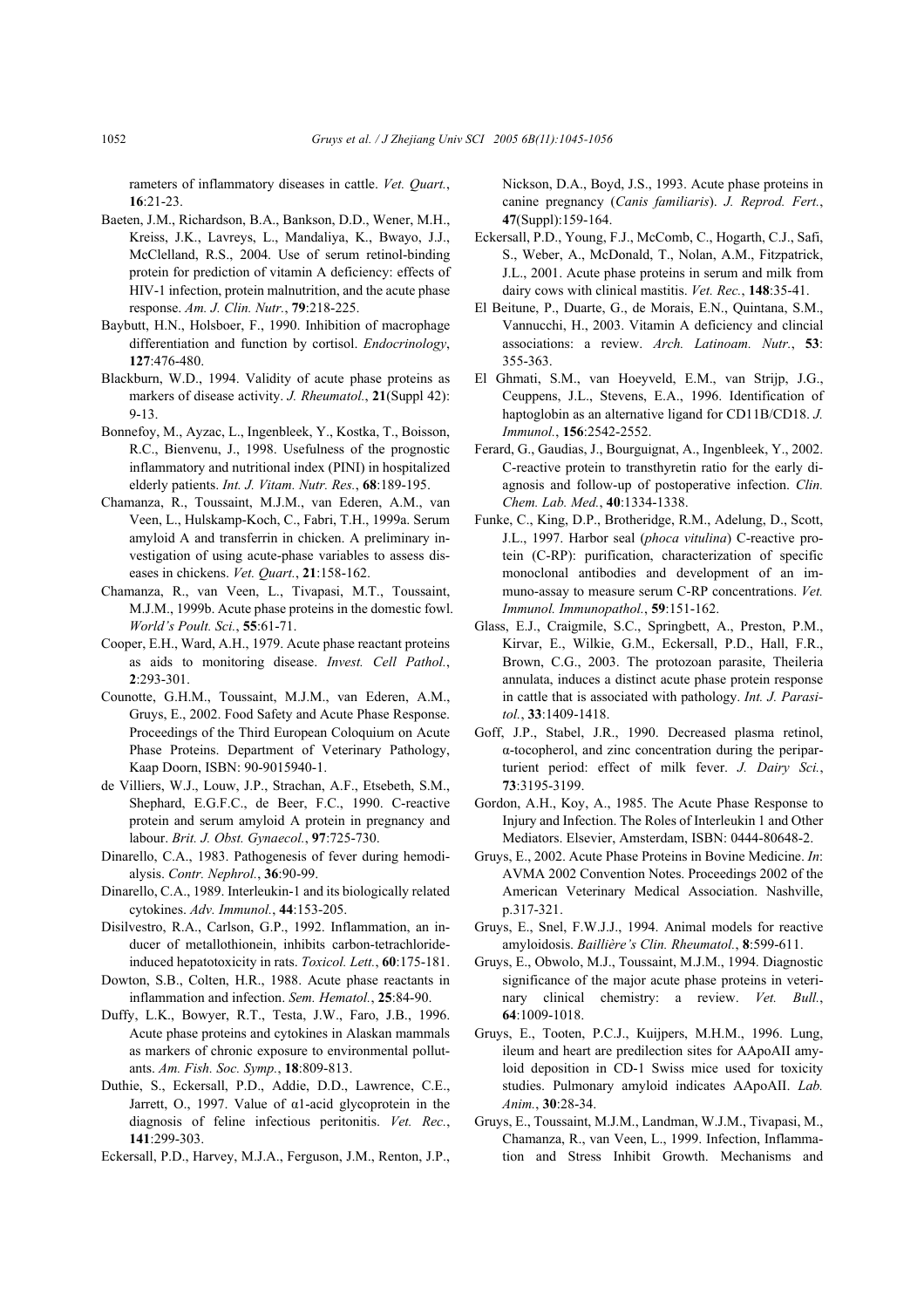Non-specific Assessment of the Processes by Acute Phase Proteins. *In*: Wensing, T. (Ed.), Production Diseases in Farm Animals. 10th International Conference, 1998. Wageningen Press, Wageningen, p.72-87. ISBN: 90-74134-60-2.

- Hallquist, N.A., Klasing, K.C., 1994. Serotransferrin, ovotransferrin and metallothionein levels during an immune response in chickens. *Comp. Biochem. Physiol. Biochem. Mol. Biol.*, **108**:375-384.
- Heinrich, P.C., Castell, T.A., Andus, T., 1990. Interleukin-6 and the acute phase response. *Biochem. J.*, **265**:621-636.
- Heinrich, P.C., Behrmann, I., Müller-Newen, G., Schaper, F., Graeve, L., 1998. Interleukin-6-type cytokine signalling through the gp130/Jak/STAT pathway. *Biochem. J.*, **334**:297-314.
- Höfner, M.C., Fosbery, M.W., Eckersall, P.D., Donaldson, A.I., 1994. Haptoglobin response of cattle infected with foot-and-mouth disease virus. *Res. Vet. Sci.*, **57**:125-128.
- Hulten, C., Sandgren, B., Skioldebrand, E., Klingeborn, B., Marhaug, G., Forsberg, M., 1999. The acute phase protein serum amyloid A (SAA) as an inflammatory marker in equine influenza virus infection. *Acta Vet. Scand.*, **40**:323-333.
- Husby, G., Marhaug, G., Dowton, B., Sletten, K., Sipe, J.D., 1994. Serum amyloid A (SAA): biochemistry, genetics and the pathogenesis of AA amyloidosis. *Amyloid: Int. J. Exp. Clin. Invest.*, **1**:119-137.
- Husebekk, A., Skogen, B., Husby, G., Marhaug, G., 1985. Transformation of amyloid precursor SAA to protein AA and incorporation in amyloid fibrils in vivo. *Scand. J. Immunol.*, **21**:283-287.
- Ingenbleek, Y., Carpentier, Y.A., 1985. A prognostic inflammatory and nutritional index scoring critically ill patients. *Int. J. Vit. Nutrit. Res.*, **55**:91-101.
- Ingenbleek, M., Young, V., 1994. Transthyretin (prealbumin) in health and disease: nutritional implications. *Ann. Rev. Nutr.*, **14**:495-533.
- Ingenbleek, Y., Bernstein, L.H., 1999a. The nutritionally dependent adaptive dichotomy (NDAD) and stress hypermetabolism. *J. Clin. Lig. Ass.*, **22**:259-267.
- Ingenbleek, Y., Bernstein, L.H., 1999b. The stressful condition as a nutritionally dependent adaptive dichotomy. *Nutrition*, **15**:305-320.
- Jacquier-Sarlin, M.R., Fuller, K., Dinx-Xuan, A.T., Richard, M.J., Polla, B.S., 1994. Protective effects of HSP70 in inflammation. *Experientia*, **50**:1032-1038.
- Johnson, R.W., 1997. Inhibition of growth by pro-inflammatory cytokines: an integrated view. *J. Anim. Sci.*, **75**:1244-1255.
- Johnson, R.W., Borell, E., 1994. Lipopolysaccharide-induced sickness behavior in pigs is inhibited by pretreatment with indomethacin. *J. Anim. Sci.*, **72**:309-314.
- Johnson, R.W., Curtis, S.E., Dantzer, R., Kelley, K.W., 1993a. Central and peripheral prostaglandins are involved in sickness behavior in birds. *Physiol. Behav.*, **53**:127-131.
- Johnson, R.W., Curtis, S.E., Dantzer, R., Bahr, J.M., Kelley,

K.W., 1993b. Sickness behavior in birds caused by peripheral or central injection of endotoxin. *Physiol. Behav.*, **53**:343-348.

- Kaiser, P., Rothwell, L., Goodchild, M., Bumstead, N., 2004. The chicken proinfllammatory cytokines interleukin-1 beta and interleukin-6: differences in gene structure and genetic location compared with their mammalian orthologues. *Anim. Genet.*, **35**:169-175.
- Kaiser, P., Poh, T.Y., Rothwell, L., Avery, S., Balu, S., Pathiana, U.S., Hughes, S., Goodchild, M., Morrelll, S., Watson, M., *et al*., 2005. A genomic analysis of chicken cytokines and chemokines. *J. Interferon. Cytokine. Res.*, **25**:467-484.
- Kimura, M., Toth, L.A., Agostini, H., Cady, A.B., Majde, J.A., Krueger, J.M., 1995. Comparison of acute phase responses induced in rabbits by lipopolysaccharide and double-stranded RNA. *Am. J. Physiol. Reg. Int. Comp. Physiol.*, **36**:1596-1605.
- Kisilevsky, R., Gruys, E., Shirahama, T., 1994. Does amyloid enhancing factor (AEF) exist? Is AEF a single biological entity? *Amyloid: Int. J. Exp. Clin. Invest.*, **2**:128-133.
- Knolle, P., Lohr, H., Treichel, U., Dienes, H.P., Lohse, A., Schlaack, J., Gerken, G., 1995. Parenchymal and nonparenchymal liver cells and their interaction in the local immune response. *Zeitschr Gastroenterol*, **33**:613-620.
- Koets, A.P., de Schwartz, N., Tooten, P., Kankofer, M., Broekhuijsen-Davies, J.M., Rutten, V.P.M.G., van Leengoed, L.A.M.G., Taverne, M.A.M., Gruys, E., 1998. Release of proinflammatory cytokines related to luteolysis and the periparturient acute phase response in prostaglandin-induced parturition in cows. *Theriogenology*, **49**:797-812.
- Kraft, R., Ruchti, C., Burkhardt, A.H., Cottier, H., 1992. Pathogenetic principles in the development of gut-derived infectious-toxic shock (GITS) and multiple organ failure. *Cur. Stud. Haematol. Blood Transfus.*, **59**:204-240.
- Kushner, I., Gewurz, H., Benson, M.D., 1981. C-reactive protein and the acute-phase response. *J. Lab. Clin. Med.*, **97**:739-749.
- Landman, W.J.M., Sletten, K., Koch, C.A.M., Tooten, P.C.J., Gruys, E., 1996. Chicken joint amyloid protein is of the SAA-type. I. Characterization of the amyloid protein. *Scand. J. Immunol.*, **43**:210-218.
- Langhans, W., 1996. Bacterial products and the control of ingestive behavior: clinical implications. *Nutrition*, **12**:303-315.
- Lannergard, A., Larsson, A., Kragsbjerg, P., Friman, G., 2003. Correlations between serum amyloid A protein and C-reactive protein in infectious diseases. *Scand. J. Clin. Lab. Invest.*, **63**:267-272.
- Larson, M.A., Wei, S.H., Weber, A., Mack, D.R., McDonald, T.L., 2003a. Human serum amyloid A3 peptide enhances intestinal MUC3 expression and inhibits EPEC adherence. *Biochem. Biophys. Res. Commun.*, **300**:531-540.
- Larson, M.A., Wei, S.H., Weber, A., McDonald, T.L., 2003b. Induction of human mammary-associated serum amyloid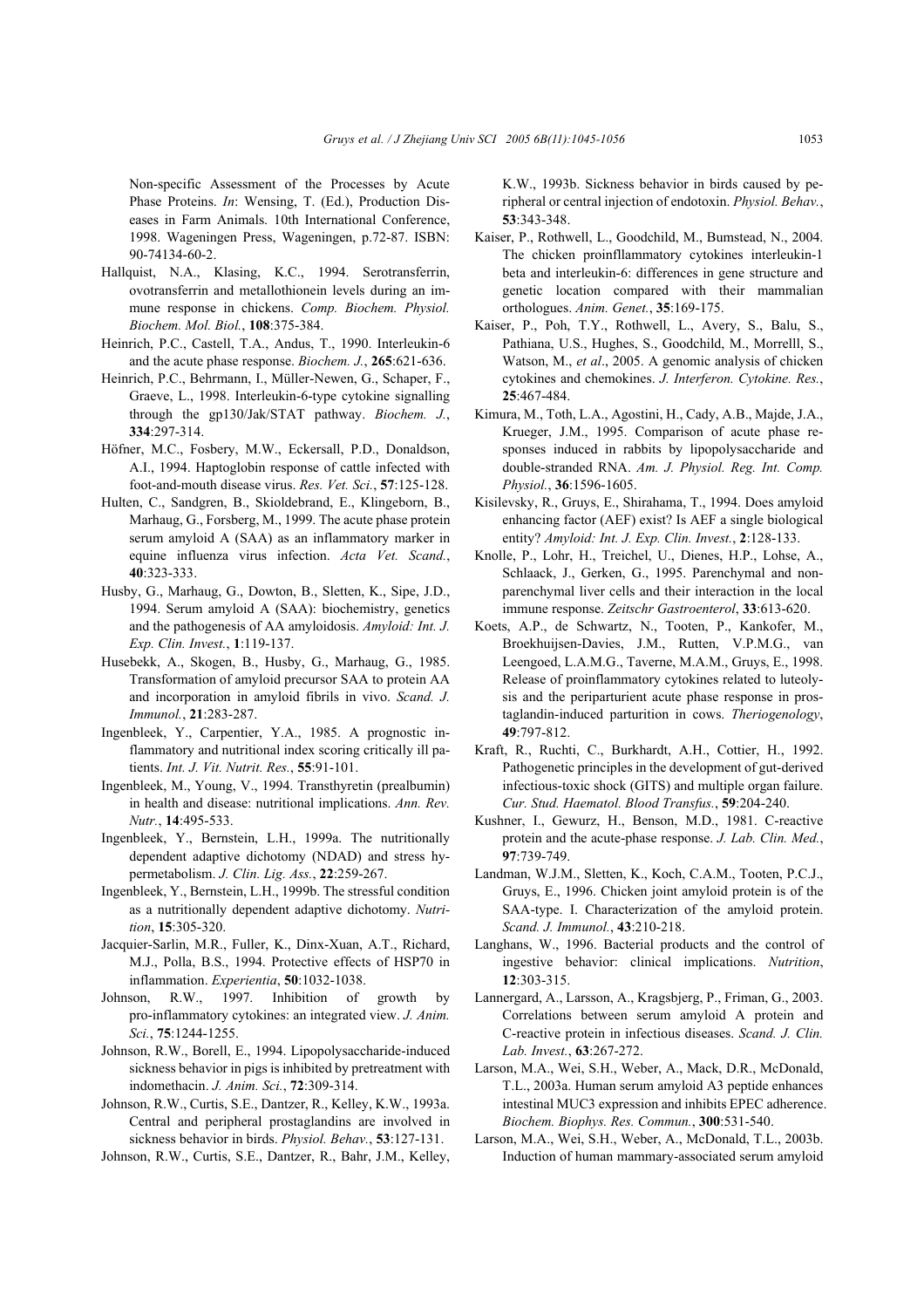A3 expression by prolactin or lipopolysaccharide. *Biochem. Biophys. Res. Commun.*, **301**:1030-1037.

- Larson, M.A., Weber, A., Weber, A.T., McDonald, T.L., 2005. Differential expression and secretion of bovine serum amyloid A3 (SAA3) by mammary epithelial cells stimulated with prolactin or lipopolysaccharide. *Vet. Immunol. Immunopathol.*, **107**:255-264.
- Le, J., Vilcek, J., 1989. Interleukin 6: a multifunctional cytokine regulating immune reactions and the acute phase protein response. *Lab. Invest.*, **61**:588-602.
- Leshchinsky, T.V., Klasing, K.C., 2003. Profile of chicken cytokines induced by lipopolysaccharide is modulated by dietary alpha-tocopherol acetate. *Poultry Sci.*, **82**:1266-1273.
- Linke, R.P., Bock, V., Valet, G., Rothe, G., 1991. Inhibition of the oxidative burst response of N-formyl peptide-stimulated neutrophils by serum amyloid-A protein. *Biochem. Biophys. Res. Commun.*, **176**:1100-1105.
- Loyer, P., Iiyin, G., Razzak, Z.A., Banchereau, J., Dezier, J.F., Campion, J.P., Guguenguillouzo, C., Guillouzo, A., 1993. Interleukin-4 inhibits the production of some acute-phase proteins by human hepatocytes in primary culture. *FEBS Letters*, **336**:215-220.
- Lynagh, G.R., Bailey, M., Kaiser, P., 2000. Interleukin-6 is produced during both murine and avian *Eimeria* infections. *Vet. Immunol. Immunopathol.*, **76**:98-102.
- Mack, D.R., McDonald, T.L., Larson, M.A., Wei, S.H., Weber, A., 2003. The conserved TFLK motif of mammary-associated serum amyloid A3 is responsible for up-regulation of intestinal MUC3 mucin expression in vitro. *Pediatr. Res.*, **53**:137-142.
- Magnus, J.H., Stenstad, T., Husby, G., 1994. Proteoglycans, glycosaminoglycans and amyloid deposition. *Baillière's Clin. Rheumatol.*, **8**:575-597.
- Majno, G., Joris, I., 1996. Cells, Tissues and Disease. Principles of General Pathology. Blackwell Science, Cambridge Mass, USA, p.487-496. ISBN: 0-86542-372-5.
- Mazur-Gonkowska, B., Koncicki, A., Krasnodebska-Depta, A., 2004. Assessment of acute phase response in turkeys experimentally infected with *Escherichia coli* or haemorrhagic enteritis virus. *Bull. Vet. Inst. Pulawy.*, **48**:19-23.
- McDonald, T.L., Larson, M.A., Mack, D.R., Weber, A., 2001. Elevated extrahepatic expression and secretion of mammary-associated serum amyloid A 3 (M-SAA3) into colostrum. *Vet. Immunol. Immunopathol.*, **83**:203-211.
- McGuire, W., Alessandro, U.D., Olaleye, B.O., Thomson, M.C., Langerock, P., Greenwood, B.M., Kwiatkowski, D., 1996. C-reactive protein and haptoglobin in the evaluation of a community-based malaria control programme. *Transact. Royal. Soc. Trop. Med. Hyg.*, **90**:10-14.
- Mitchell, T.I., Jeffrey, J.J., Palmiter, R.D., Brinckerhoff, C.E., 1993. The acute phase reactant serum amyloid A (SAA3) is a novel substrate for degradation by the metalloproteinases collagenase and stromelysin. *Biochim. Biophys. Acta*, **1156**:245-254.
- Monshouwer, M., Witkamp, R.F., Nijmeijer, S.M., van

Leengoed, L.A.M.G., Verheyden, J.H.M., van Miert, A.S.J.P.A.M., 1995a. Infection (*Actinobacillus pleuropneumoniae*)-mediated suppression of oxidative hepatic drug metabolism and cytochrome P4503A mRNA levels in pigs. *Drug. Metabol. Dispos.*, **23**:44-47.

- Monshouwer, M., Witkamp, R.F., Nijmeijer, S.M., Pijpers, A., Verheyden, J.H.M., van Miert, A.S.J.P.A.M., 1995b. Selective effects of a bacterial infection (*Actinobacillus pleuropneumoniae*) on the hepatic clearances of caffeine, antipyrine, paracetamol, and indocyanine green in the pig. *Xenobiotica*, **25**:491-499.
- Monshouwer, M., Witkamp, R.F., Nijmeijer, S.M., van Leengoed, L.A.M.G., Vernooy, H.C.M., Verheyden, J.H.M., van Miert, A.S.J.P.A.M., 1996a. A lipopolysaccharide-induced acute phase response in the pig is associated with a decrease in hepatic cytochrome P450-mediated drug metabolism. *J. Vet. Pharmacol. Therap.*, **19**:382-388.
- Monshouwer, M., Witkamp, R.F., Nijmeijer, S.M., van Amsterdam, J.G., van Miert, A.S.J.P.A.M., 1996b. Suppression of cytochrome P450- and UDP glucuronosyl transferase-dependent enzyme activities by proinflammatory cytokines and possible nitric oxide in primary cultures of pig hepatocytes. *Toxicol. Appl. Pharmacol.*, **137**:237-244.
- Morgan, E.T., 1997. Regulation of cytochromes P450 during inflammation and infection. *Drug. Metabol. Rev.*, **29**:1129-1188.
- Morgan, E.T., Thomas, K.B., Swanson, R., Vales, T., Hwang, J., Wright, K., 1994. Selective suppression of cytochrome P-450 gene expression by interleukins 1 and 6 in rat liver. *Biochim. Biophys. Acta*, **1219**:475-483.
- Morlese, J.F., Forrester, T., Jahoor, F., 1998. Acute-phase protein response to infection in severe malnutrition. *Am. J. Physiol. Endocrinol. Metabol.*, **38**:E112-E117.
- Nabuurs, M., 1995. Microbiological, structural and functional changes of the small intestine of pigs at weaning. *Pig News Inform.*, **16**:93N-97N.
- Nakamura, K., Mitarai, Y., Yoshioka, M., Koizumi, N., Shibahara, T., Nakajima, Y., 1998. Serum levels of interleukin-6, α1-acid glycoprotein, and corticosterone in two-week-old chickens inoculated with *Escherichia coli* lipopolysaccharide. *Poultry. Sci.*, **77**:908-911.
- Nakayama, T., Sonoda, S., Urano, T., Yamada, T., Okada, M., 1993. Monitoring both serum protein A and C-reactive protein as inflammatory markers in infectious diseases. *Clin. Chem.*, **39**:293-297.
- Odink, J., Smeets, J.F.M., Visser, I.J.R., Sandman, H., Snijders, J.M.A., 1990. Haematological and clinicochemical profiles of healthy swine and swine with inflammatory processes. *J. Anim. Sci.*, **68**:163-170.
- Patterson, L.T., Mora, E.C., 1964. Occurrence of a subsyance analogus to C-reactive protein in the blood of the domestic fowl. *Tex. Rep. Biol. Med.*, **22**:716-721.
- Patterson, L.T., Mora, E.C., 1965. The C-reactive protein response and disease resistance in the domestic fowl. *Tex. Rep. Biol. Med.*, **23**:600-606.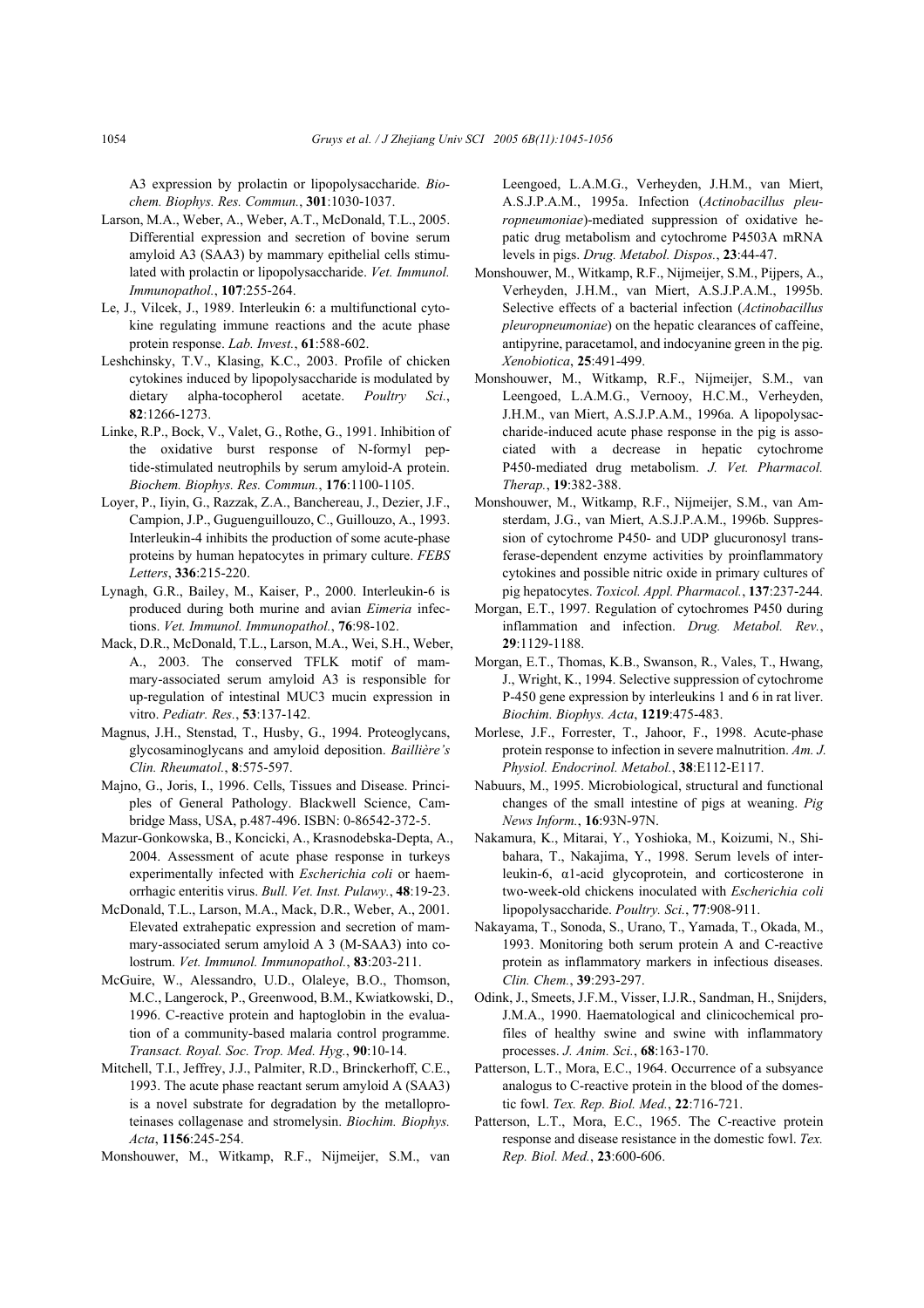- Pepys, M.B., 1981. C-reactive protein fifty years on. *Lancet.*, **21**:653-656.
- Petersen, H.H., Nielsen, J.P., Heegaard, P.M.H., 2004. Application of acute phase protein measurements in veterinary clinical chemistry. *Vet. Res.*, **35**:163-187.
- Pinelli, E., 1996. Protective Immune Responses against Leishmania in Dogs. PhD Thesis, Utrecht University, Utrecht, the Netherlands, ISBN: 90-9009302-8.
- Pue, C.A., Mortensen, R.F., Marsh, C.B., Pope, H.A., Webers, M.D., 1996. Acute phase levels of C-reactive protein enhance IL-1β and IL-1ra production by human blood monocytes but inhibit IL-1β and IL-ra production by alveolar macrophages. *J. Immunol.*, **156**:1594-1600.
- Pyorala, S., 2000. Hirvonen's Thesis on Acute Phase Response in Dairy Cattle. University of Helsinki, ISBN: 951-45-9106-2. http://ethesis.helsinki.fi/julkaisut/ela/kliin/ hirvonen/.
- Reeds, P.J., Fjeld, C.R., Jahoor, F., 1994. Do the differences between the amino acid compositions of acute-phase and muscle proteins have a bearing on nitrogen loss in traumatic states? *J. Nutr.*, **124**:906-910.
- Schindler, R., Mancilla, J., Endres, S., Ghorbani, R., Clark, S.C., Dinarello, C.A., 1990. Correlations and interactions in the production of interleukin-6 (IL-6), IL-1, and tumor necrosis factor (TNF) in human blood mononuclear cells: IL-6 suppresses IL-1 and TNF. *Blood*, **75**:40-47.
- Schroedl, W., Fuerll, B., Reinhold, P., Krueger, M., Schuett, C., 2001. A novel acute phase marker in cattle: lipopolysaccharide binding protein (LBP). *J. Endotoxin. Res.*, **7**:49-52.
- Sehgal, P.B., Grieninger, G., Tosato, G., 1989. Regulation of the acute phase and immune responses: interleukin-6. *Ann. New York Acad. Sci.*, **557**:1-583.
- Sijben, J.W., Klasing, K.C., Schrama, J.W., Parmentier, H.K., van der Poel, J.J., Savelkoul, H.F., Kaiser, P., 2003. Early in vivo cytokine gene expression in chickens after challenge with *Salmonalla typhymirium* lipopolysaccharide and modulation by dietary n-3 polyunsaturated fatty acids. *Dev. Comp. Immunol.*, **27**:611-619.
- Sipe, J.D., 1995. Acute-phase proteins in osteoarthritis. *Sem. Arthr. Rheum.*, **25**:75-86.
- Smith, D.J., Roberts, D., 1994. Effects of high volume and/or intense exercise on selected blood chemistry parameters. *Clin. Biochem.*, **27**:435-440.
- Sordillo, L.M., Pighetti, G.M., Davis, M.R., 1995. Enhanced production of bovine tumor necrosis factor-á during the periparturient period. *Vet. Immunol. Immunopathol.*, **49**:263-270.
- Stephensen, C.B., 1999. Burden of infection on growth failure. *J. Nutr.*, **129**(Suppl):534S-538S.
- Stephensen, C.B., 2001. Vitamin A, infection, and immune function. *Annu. Rev. Nutr.*, **21**:167-192.
- Stephensen, C.B., Gildengorin, G., 2000. Serum retinol, the acute phase response, and the apparent misclassification of vitamin A status in the third National Health and Nutrition Examination Survey. *Am. J. Clin. Nutr.*,

**72**:1170-1178.

- Takahashi, K., Ohta, N., Akiba, Y., 1997. Influences of dietary methionine and cysteine on metabolic responses to immunological stress by Escherichia coli lipopolysaccharide injection, and mitogenic response in broiler chickens. *Br. J. Nutr.*, **78**:815-821.
- Tape, C., Tan, R., Nesheim, M., Kisilevsky, R., 1987. Direct evidence for circulating apoSAA as the precursor of tissue AA amyloid deposits. *Scand. J. Immunol.*, **28**: 317-324.
- Tillett, W.S., Francis, T., 1930. Serological reactions in pneumonia with a non-protein somatic fraction of *Pneumococcus*. *J. Exp. Med.*, **52**:561-571.
- Tohjo, H., Miyoshi, F., Uchida, E., Niiyama, M., Syuto, B., Moritsu, Y., Ichikawa, S., Takeauchi, M., 1995. Polyacrylamide gel electrophoretic patterns of chicken serum in acute inflammation induced by intramuscular injection of turpentine. *Poultry Sci.*, **74**:648-655.
- Tohjo, H., Yadatsu, M., Uchida, E., Niiyama, M., Syuto, B., Moritsu, Y., Ichikawa, S., Takeuchi, M., 1996. Polyacrylamide gel electrophoretic serum protein patterns of acute inflammation induced by intramuscular injection of turpentine in young broiler chickens. *J. Vet. Med. Sci.*, **58**:267-268.
- Toussaint, M.J.M., 2000. Acute phase protein in different species measured as a tool to assess animal health. *European Colloquium Report*, **1**:1-3.
- Toussaint, M.J.M., van Ederen, A.M., Gruys, E., 1995. Implication of clinical pathology in assessment of animal health and in animal production and meat inspection. *Comp. Haematol. Internat.*, **5**:149-157.
- Toussaint, M.J.M., van Ederen, A.M., Hulskamp-Koch, C.A.M., Gruys, E., 1997. Measurement of acute phase proteins in porcine blood as a tool for clinical pathology in pigs. *Comp. Haematol. Internat.*, **7**:182.
- Toussaint, M.J.M., Eckersall, P.D., Alava, M., Madec, F., Meloen, R.H., Gruys, E., 2000a. Acute phase protein assays as tool in assessment of health in pigs. Proc. ISACB congress Toulouse. *Rev. Vet. Med.*, **151**:780.
- Toussaint, M.J.M., Lipperheide, C., Eckersall, P.D., Alava, M., Jobert, J.L., Heegaard, P.M.H., Meloen, R.H., Madec, F., 2000b. Assessment of Health in Pigs by Acute Phase Protein Assays. *In*: Tielen, M.J.M., Voets, M.T. (Eds.), Proceedings of the *X*th International Congress on Animal Hygiene, Vol. 1. Animal Health Service Centre, Boxtel, the Netherlands, p.139-143. ISBN: 90-71649-04-0.
- Uchida, E., Katoh, N., Takahashi, K., 1993. Appearance of haptoglobin in serum from cows at parturition. *J. Vet. Med. Sci.*, **55**:893-894.
- Upragarin, N., 2005. In vitro Studies on the Pathogenesis of AA Amyloid Arthropathy in Chicken. PhD Thesis, Utrecht, the Netherlands, ISBN: 90-393-4038-2.
- van Gool, J., Boers, W., Sala, M., Ladiges, N.C.J.J., 1984. Glucocorticoids and catecholamines as mediators of acute-phase proteins especially rat α-macrofoetoprotein. *Biochem. J.*, **220**:125-132.